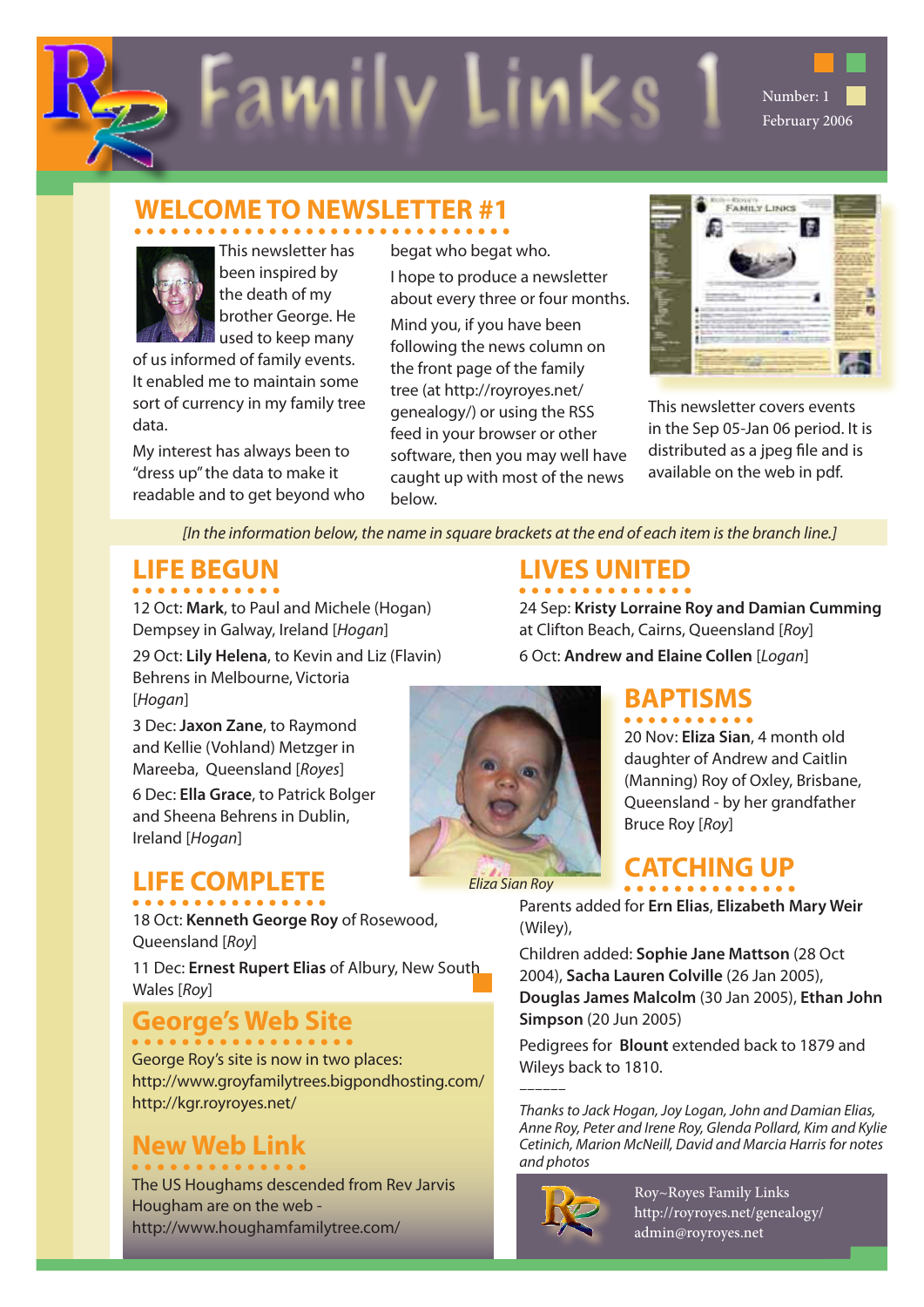The purpose of the [R~RFL forum](http://royroyes.net/genealogy/forum.php) is to discuss aspects of the family tree.

**2**

One example is already there under "Most Wanted" - what do we know of Samuel Russell?

A discussion can weigh up the pros and cons, make educated guesses, or prompt someone to do some research and come up with answers for us.

A newly added forum is Genealogy and Health - where genetically transmitted medical conditions can be identified.

You do not have to register to participate or contribute new topics. So not just known members of the family tree but

# **R~RFL FORUM**

anyone who is searching the web and finds our bulletin board can make their contribution.

There are two advantages to being registered:

- ɶ members can use the bulletin board to send private messages to each other
- ɶ members can be sent notices specific to the bulletin board

### **CHANGES ON THE WEB**

Apart from the personal and family information on the front page, and the usual editing and updating of other pages, changes on the site have been:

ɶ development of a "**[tips](http://royroyes.net/genealogy/spt/faq.php)**" page



to help in navigating the site your suggestions welcome

- ɶ introduction of a **[newsletter](http://royroyes.net/genealogy/newsletters/newsletters.php)** [index](http://royroyes.net/genealogy/newsletters/newsletters.php) - these are pdf versions of these newsletters enabling links to be incorporated
- ɶ **how changes are processed** see [this page](http://royroyes.net/genealogy/spt/my_system.php)
- ɶ addition of several Hougham family **wills** with appropriate links, from between the 16th and 18th centuries, courtesy of Robin Young - see under **[Histories](http://royroyes.net/genealogy/browsemedia.php?mediatypeID=histories)**
- ɶ **Galleries updated**: Russell, Hogan, Logan
- ɶ **Histories added** for George Roy, Ern Elias
- ɶ **Overview charts** added for Blount-McLean and Wiley pedigrees

I will gradually change from extended notes *within* a person's file (which are text only) to history documents *linked* to the person. This is more flexible for a number of reasons – in particular, such documents can include multiple links, graphics and photos.

### **TIPS FOR USING THE WEB SITE**

• **TODAY'S BIRTHDAYS** on the front page and in the Reports gives birthdays for a 48-hour period (to cover all time zones) and is a quick way to check on who is celebrating today. Of course, some are no longer celebrating since this list provides for everone dead or alive who shares this birth date.

And it's a bit late to run out and get a birthday card. So...

### **• BIRTHDAYS THIS MONTH** in

the Reports section lists all *living* people who will have a birthday this month sorted by month and day. You just have to be careful about those born early in the month! At this stage there is no freedom to search by any other month .

Of course, if you are looking for a particular person's birthday and you are a registered member, you can search their file - see Security and Privacy on page 3.